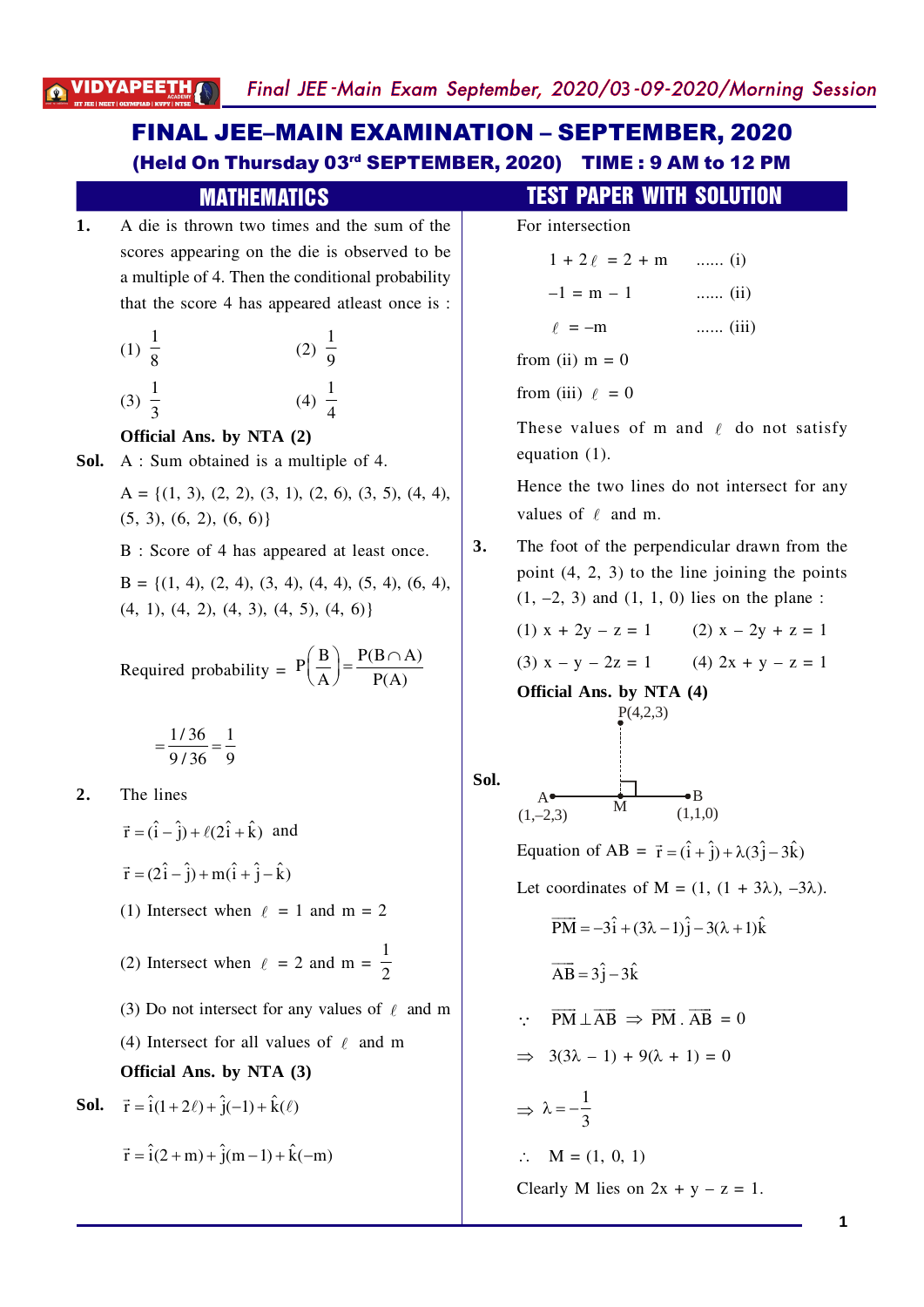**4.** A hyperbola having the transverse axis of length  $\sqrt{2}$  has the same foci as that of the ellipse  $3x^2 + 4y^2 = 12$ , then this hyperbola does not pass through which of the following points ?

(1) 
$$
\left(1, -\frac{1}{\sqrt{2}}\right)
$$
 (2)  $\left(\sqrt{\frac{3}{2}}, \frac{1}{\sqrt{2}}\right)$   
(3)  $\left(\frac{1}{\sqrt{2}}, 0\right)$  (4)  $\left(-\sqrt{\frac{3}{2}}, 1\right)$ 

**Official Ans. by NTA (2)**

**Sol.** Ellipse :  $\frac{x^2}{4} + \frac{y^2}{2} = 1$ 4 3  $+\frac{y}{2}=1$ 

> eccentricity =  $\sqrt{1-\frac{3}{4}} = \frac{1}{2}$ 4 2  $-\frac{3}{4}$  = - $\therefore$  foci = ( $\pm 1, 0$ )

for hyperbola, given  $2a = \sqrt{2} \Rightarrow a =$ 1 2

 $\therefore$  hyperbola will be

$$
\frac{x^2}{1/2} - \frac{y^2}{b^2} = 1
$$

eccentricity =  $\sqrt{1+2b^2}$ 

$$
\therefore \text{ foci} = \left(\pm \sqrt{\frac{1+2b^2}{2}}, 0\right)
$$

 $\therefore$  Ellipse and hyperbola have same foci

$$
\Rightarrow \sqrt{\frac{1+2b^2}{2}} = 1
$$

 $\Rightarrow b^2 = \frac{1}{2}$ 2 =

 $\therefore$  Equation of hyperbola :  $\frac{x^2}{2} - \frac{y^2}{2} = 1$ 1/2 1/2  $-\frac{y}{4} = 1$ 

$$
\Rightarrow x^2 - y^2 = \frac{1}{2}
$$

Clearly 
$$
\left(\sqrt{\frac{3}{2}}, \frac{1}{\sqrt{2}}\right)
$$
 does not lie on it.

**5.** The area (in sq. units) of the region {(x, y) : 0 £ y £ x2 + 1, 0 £ y £ x + 1, 1 2 £ x £ 2} is : (1) 79 <sup>16</sup> (2) 23 6 (3) 79 <sup>24</sup> (4) 23 16 **Official Ans. by NTA (3) Sol.** 0 £ y £ x2 + 1, 0 £ y £ x + 1, 1 2 £ x £ 2 4 2 –2 0 ½ 1 2 (2,3) Required area = 1 2 1/2 1 (x 1)dx (2 3) 1 2 + + +´ ò 19 5 79 24 2 24 = +=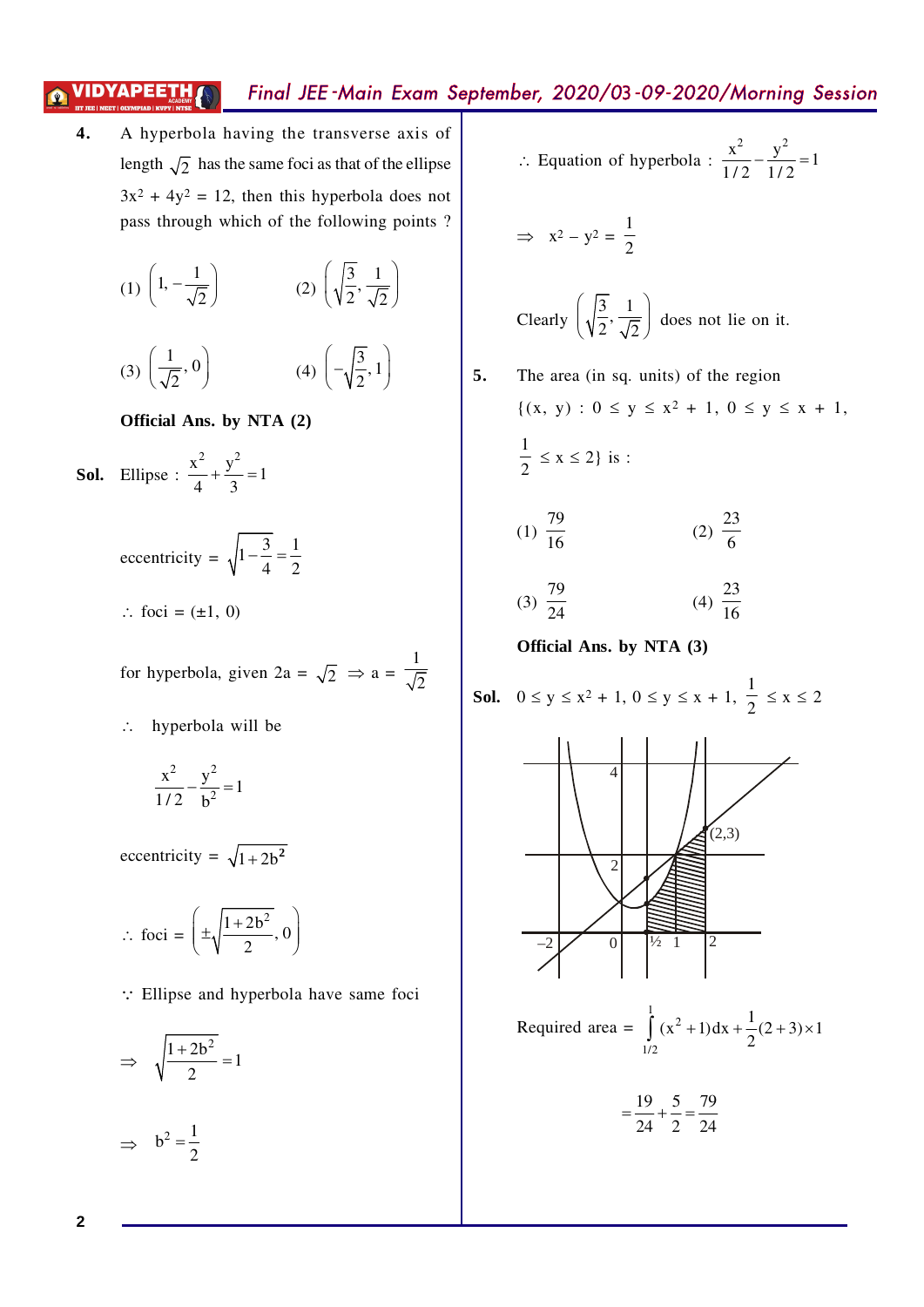**6.** If the first term of an A.P. is 3 and the sum of its first 25 terms is equal to the sum of its next 15 terms, then the common difference of this A.P. is :

(1) 
$$
\frac{1}{4}
$$
 (2)  $\frac{1}{5}$ 

#### **Official Ans. by NTA (4)**

(3)

7

**Sol.** Sum of 1st 25 terms = sum of its next 15 terms

⇒ 
$$
(T_1 + ...... + T_{25}) = (T_{26} + ...... + T_{40})
$$
  
\n⇒  $(T_1 + ...... + T_{40}) = 2(T_1 + ...... + T_{25})$   
\n⇒  $\frac{40}{2} [2 \times 3 + (39d)] = 2 \times \frac{25}{2} [2 \times 2 + 24d]$   
\n⇒  $d = \frac{1}{6}$ 

(4)

6

**7.** Let P be a point on the parabola,  $y^2 = 12x$  and N be the foot of the perpendicular drawn from P on the axis of the parabola. A line is now drawn through the mid-point M of PN, parallel to its axis which meets the parabola at Q. If the

> y-intercept of the line NQ is 4  $\frac{1}{3}$ , then :

(1) 
$$
MQ = \frac{1}{3}
$$
 (2)  $PN = 3$ 

(3) 
$$
MQ = \frac{1}{4}
$$
 (4)  $PN = 4$ 





Let 
$$
P = (3t^2, 6t)
$$
;  $N = (3t^2, 0)$ 

 $M = (3t^2, 3t)$ 

Equation of  $MQ : y = 3t$ 

$$
\therefore \quad Q = \left(\frac{3}{4}t^2, 3t\right)
$$

Equation of NQ

$$
y = \frac{3t}{\left(\frac{3}{4}t^2 - 3t^2\right)}(x - 3t^2)
$$

y-intercept of NQ = 4t = 
$$
\frac{4}{3}
$$
  $\Rightarrow$  t =  $\frac{1}{3}$ 

 $\therefore$  MQ =  $\frac{9}{4}$ t<sup>2</sup> =  $\frac{1}{4}$ 4 4  $=\frac{2}{1}t^2=-$ 

$$
PN = 6t = 2
$$

**8.** For the frequency distribution :

Variate  $(x)$ :  $x_1$  $x_2$   $x_3$  .....  $x_{15}$ Frequency (f) :  $f_1 \t f_2 \t f_3 \t ... f_{15}$ where  $0 < x_1 < x_2 < x_3 < \dots < x_{15} = 10$  and 15 i  $i = 1$  $f_i > 0$  $\sum_{i=1} f_i > 0$ , the standard deviation cannot be : (1) 2 (2) 1  $(3)$  4  $(4)$  6

**Official Ans. by NTA (4)**

**Sol.** 
$$
\therefore \sigma^2 \leq \frac{1}{4} (M - m)^2
$$

Where M and m are upper and lower bounds of values of any random variable.

 $\therefore \quad \sigma^2 < \frac{1}{4}(10-0)^2$ 4  $\sigma^2 < -(10 - 0)$  $\Rightarrow$  0 <  $\sigma$  < 5  $\therefore \quad \sigma \neq 6.$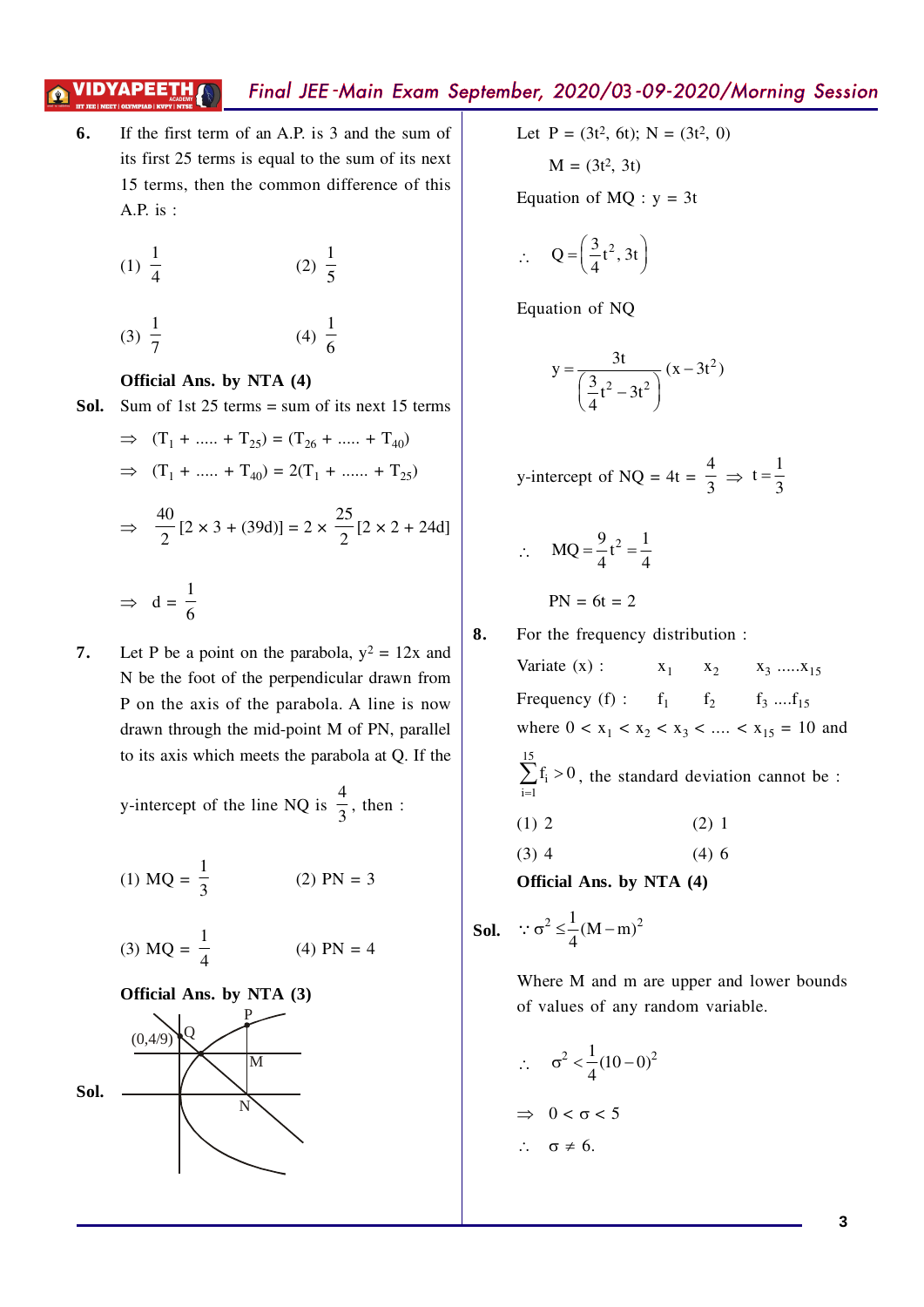9. 
$$
\int_{-\pi}^{\pi} |\pi - |x| |dx
$$
 is equal to :  
\n(1)  $\pi^2$  (2)  $2\pi^2$   
\n(3)  $\sqrt{2}\pi^2$  (4)  $\frac{\pi^2}{2}$   
\n**Official Ans. by NTA (1)**  
\n**Sol.** 
$$
\int_{-\pi}^{\pi} |\pi - |x| |dx = 2 \int_{0}^{\pi} |\pi - x| dx
$$

$$
=2\int_{0}^{n}(\pi-x)dx
$$

$$
=2\left[\pi x-\frac{x^2}{2}\right]_0^{\pi}=\pi^2
$$

10. Consider the two sets:

 $A = \{m \in R : both the roots of$  $x^2 - (m + 1)x + m + 4 = 0$  are real and  $B = [-3, 5).$ Which of the following is not true?  $(1)$  A – B =  $(-\infty, -3)$   $\cup$   $(5, \infty)$  $(2)$  A  $\cap$  B = {-3}  $(3)$  B – A =  $(-3, 5)$ (4) A  $\cup$  B = R Official Ans. by NTA (1) Sol.  $A : D \ge 0$  $\implies$   $(m + 1)^2 - 4(m + 4) \ge 0$  $\implies$  m<sup>2</sup> + 2m + 1 - 4m - 16  $\geq$  0  $\implies$  m<sup>2</sup> - 2m - 15  $\geq$  0  $\implies$  (m - 5) (m + 3)  $\geq$  0  $\Rightarrow$  m  $\in$   $(-\infty, -3] \cup [5, \infty)$  $\therefore$  A = (- $\infty$ , -3)  $\cup$  [5,  $\infty$ )  $B = [-3, 5)$  $A - B = (-\infty, -3) \cup [5, \infty)$ 

 $A \cap B = \{-3\}$  $B - A = (-3, 5)$  $A \cup B = R$ 

11. If 
$$
y^2 + \log_e (\cos^2 x) = y
$$
,  $x \in \left(-\frac{\pi}{2}, \frac{\pi}{2}\right)$ , then :

(1) 
$$
|y''(0)| = 2
$$
  
(2)  $|y'(0)| + |y''(0)| = 3$   
(3)  $|y'(0)| + |y''(0)| = 1$   
(4)  $y''(0) = 0$   
**Official Ans. by NTA (1)**

**Sol.** 
$$
y^2 + \ln(\cos^2 x) = y
$$
  $x \in \left(-\frac{\pi}{2}, \frac{\pi}{2}\right)$ 

for  $x = 0$  $y = 0$  or 1 Differentiating wrt x  $\implies$  2yy' - 2 tan x = y' At  $(0, 0)$  y' = 0 At  $(0, 1)$  y' = 0 Differentiating wrt x  $2yy'' + 2(y')^2 - 2 \sec^2 x = y''$ At  $(0, 0)$  y" = -2 At  $(0, 1)$  y" = 2  $\therefore$   $|y''(0)| = 2$ 

12. The function,  $f(x) = (3x - 7)x^{2/3}$ ,  $x \in R$ , is increasing for all x lying in :

(1) 
$$
(-\infty, 0) \cup \left(\frac{3}{7}, \infty\right)
$$
  
\n(2)  $(-\infty, 0) \cup \left(\frac{14}{15}, \infty\right)$   
\n(3)  $\left(-\infty, \frac{14}{15}\right)$   
\n(4)  $\left(-\infty, -\frac{14}{15}\right) \cup (0, \infty)$   
\nOfficial Ans. by NTA (2)

 $\boldsymbol{\Lambda}$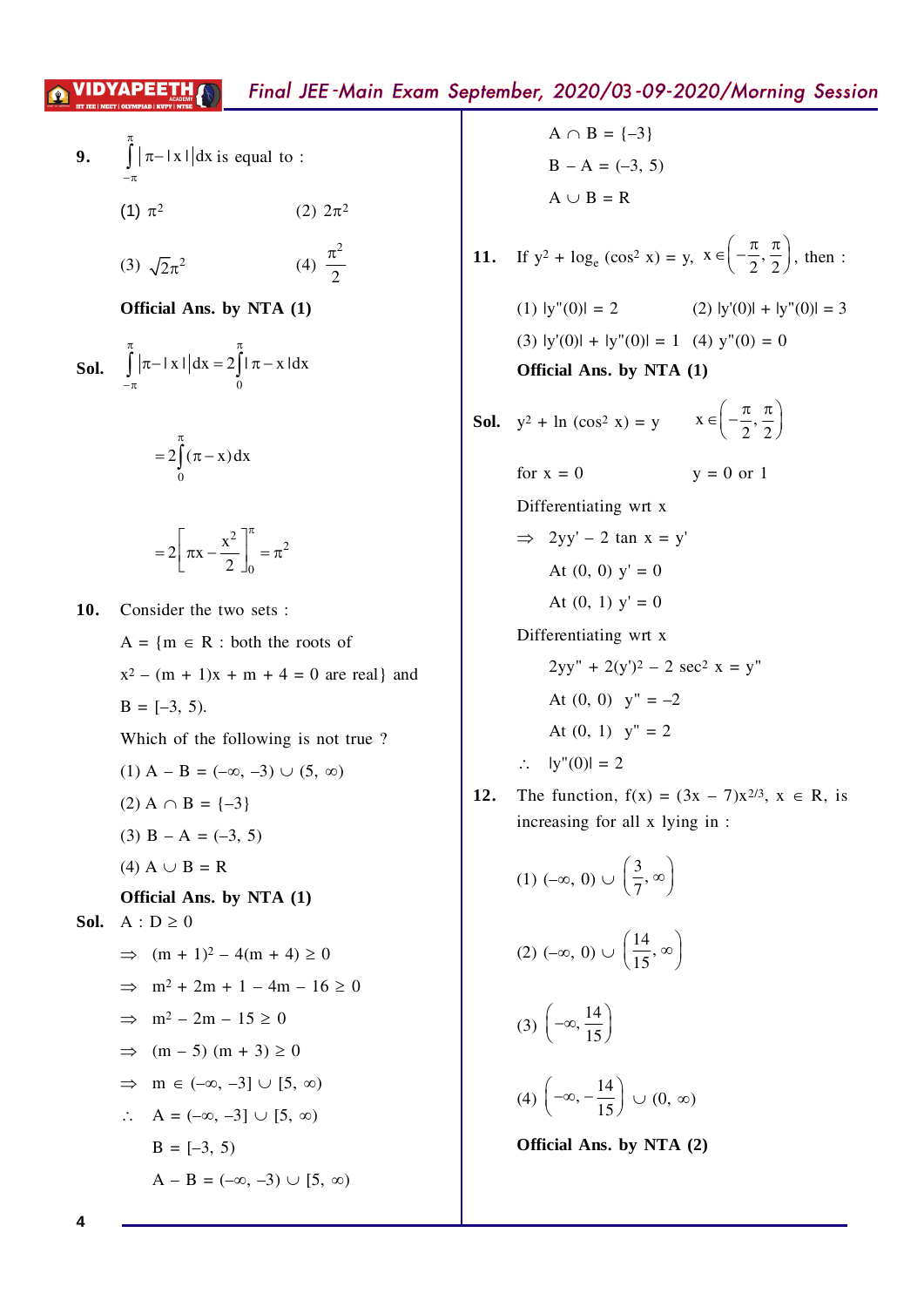to

**Sol.** 
$$
f(x) = (3x - 7)x^{2/3}
$$
  
\n $\Rightarrow f(x) = 3x^{5/3} - 7x^{2/3}$   
\n $\Rightarrow f(x) = 5x^{2/3} - \frac{14}{3x^{1/3}}$   
\n $= \frac{15x - 14}{3x^{1/3}} > 0$   
\n $\frac{14}{3x^{1/3}} > 0$   
\n $\frac{1}{14/15}$   
\n $\therefore f(x) > 0 \forall x \in (-\infty, 0) \cup (\frac{14}{15}, \infty)$   
\n13. The value of  $(2 \cdot P_0 - 3 \cdot P_1 + 4 \cdot P_2 - \dots$  up to 51th term) + (1! - 2! + 3! - \dots up to 51th term)  
\nis equal to :  
\n(1) 1 + (51)! (2) 1 - 51(51)!  
\n(3) 1 + (52)! (4) 1  
\n**Official Ans. by NTA (3)**  
\n**Sol.**  $S = (2 \cdot P_0 - 3 \cdot P_1 + 4 \cdot P_2 - \dots$  up to 51 terms)  
\n $+ (1! + 2! + 3! - \dots$  up to 51 terms)  
\n $\therefore S = (2 \times 1! - 3 \times 2! + 4 \times 3! - \dots + 52.51!) + (1! - 2! + 3! - \dots$  (51)!)  
\n $+ (1! - 2! + 3! - 4! + \dots + 52.51!) + (1! - 2! + 3! - 4! + \dots + (51)!)$   
\n $= 1! + 52!$   
\n14. If  $\Delta = \begin{vmatrix} x - 2 & 2x - 3 & 3x - 4 \\ 2x - 3 & 3x - 4 & 4x - 5 \\ 3x - 5 & 5x - 8 & 10x - 17 \end{vmatrix} =$   
\n $Ax^3 + Bx^2 + Cx + D$ , then  $B + C$  is equal to :  
\n(1) -1 (2) 1  
\n(3) -3 (4) 9

Official Ans. by NTA (3)

**Sol.** 
$$
\Delta = \begin{vmatrix} x-2 & 2x-3 & 3x-4 \\ 2x-3 & 3x-4 & 4x-5 \\ 3x-5 & 5x-8 & 10x-17 \end{vmatrix}
$$
  
=  $Ax^3 + Bx^2 + Cx + D$ .  

$$
R_2 \rightarrow R_2 - R_1 \qquad R_3 \rightarrow R_3 - R_2
$$
  

$$
\Delta = \begin{vmatrix} x-2 & 2x-3 & 3x-4 \\ x-1 & x-1 & x-1 \\ x-2 & 2(x-2) & 6(x-2) \end{vmatrix}
$$
  
=  $(x - 1) (x - 2) \begin{vmatrix} x-2 & 2x-3 & 3x-4 \\ 1 & 1 & 1 \\ 1 & 2 & 6 \end{vmatrix}$   
=  $-3(x - 1)^2 (x - 2) = -3x^3 + 12x^2 - 15x + 6$ 

$$
\therefore \quad B + C = 12 - 15 = -3
$$

 $(1 + e^{-x}) (1 + y^2) \frac{dy}{dx} = y^2$ , which passes through the point  $(0, 1)$ , is:

(1) 
$$
y^2 = 1 + y \log_e \left( \frac{1 + e^x}{2} \right)
$$
  
\n(2)  $y^2 + 1 = y \left( \log_e \left( \frac{1 + e^x}{2} \right) + 2 \right)$   
\n(3)  $y^2 = 1 + y \log_e \left( \frac{1 + e^{-x}}{2} \right)$   
\n(4)  $y^2 + 1 = y \left( \log_e \left( \frac{1 + e^{-x}}{2} \right) + 2 \right)$ 

Official Ans. by NTA (1)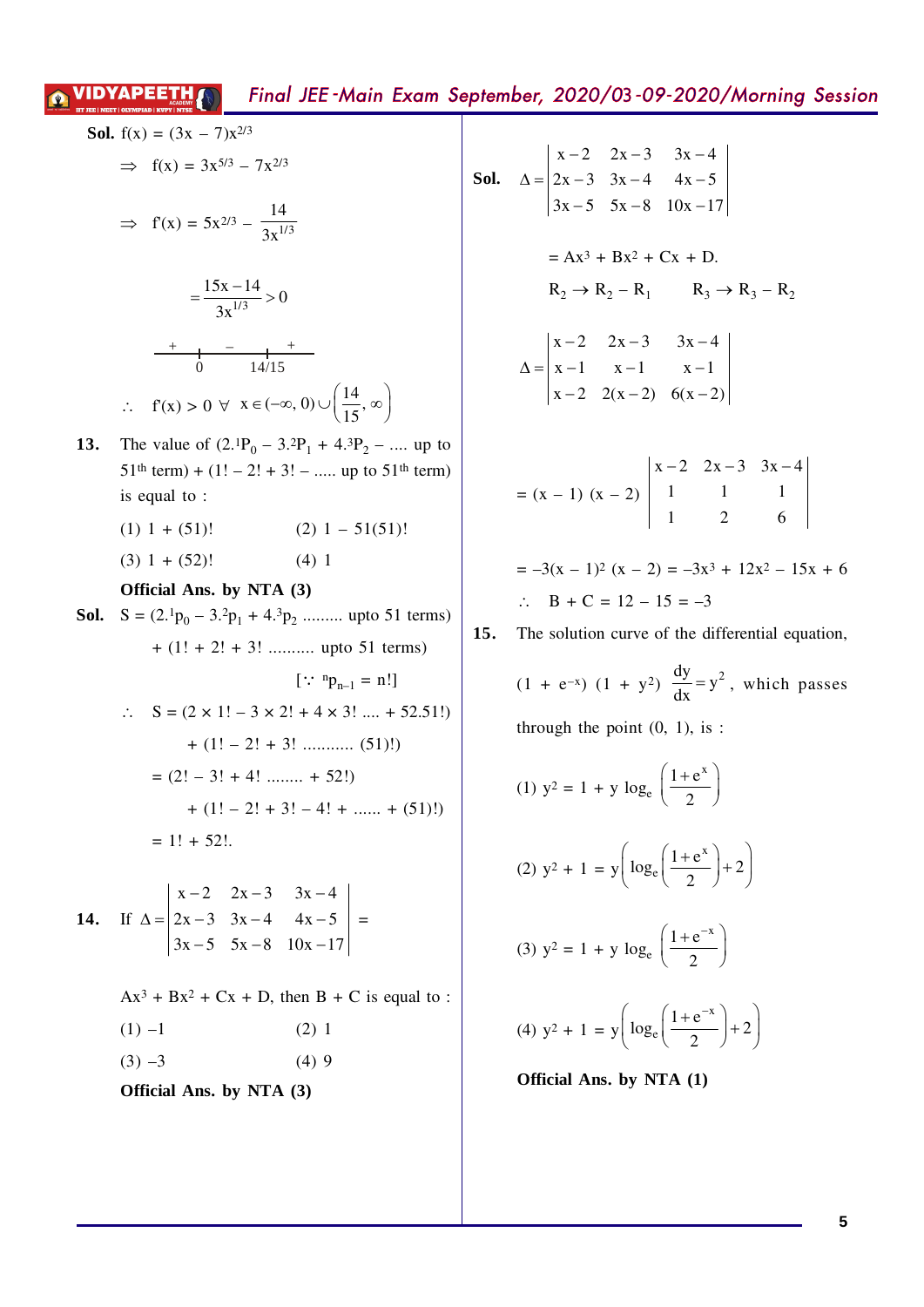**Sol.** 
$$
(1 + e^{-x})(1 + y^2) \frac{dy}{dx} = y^2
$$
  
\n $\Rightarrow (1 + y^{-2}) dy = \left(\frac{e^x}{1 + e^x}\right) dx$   
\n $\Rightarrow \left(y - \frac{1}{y}\right) = \ln(1 + e^x) + c$ 

 $\therefore$  It passes through  $(0, 1) \Rightarrow c = -\ln 2$ 

$$
\Rightarrow y^2 = 1 + y \ln\left(\frac{1 + e^x}{2}\right)
$$

- **16.** If the number of integral terms in the expansion of  $(3^{1/2} + 5^{1/8})^n$  is exactly 33, then the least value of n is :
	- (1) 264 (2) 256
	- (3) 128 (4) 248

#### **Official Ans. by NTA (2)**

**Sol.** 
$$
T_{r+1} = {}^{n}C_{r}(3)^{\frac{n-r}{2}}(5)^{\frac{r}{8}}
$$
  $(n \ge r)$ 

Clearly r should be a multiple of 8.

 $\therefore$  there are exactly 33 integral terms

Possible values of r can be

- 0, 8, 16, .........,  $32 \times 8$
- $\therefore$  least value of n = 256.

**17.** If  $\alpha$  and  $\beta$  are the roots of the equation

$$
x^{2} + px + 2 = 0 \text{ and } \frac{1}{\alpha} \text{ and } \frac{1}{\beta} \text{ are the roots of}
$$
  
the equation  $2x^{2} + 2qx + 1 = 0$ , then  

$$
\left(\alpha - \frac{1}{\alpha}\right) \left(\beta - \frac{1}{\beta}\right) \left(\alpha + \frac{1}{\beta}\right) \left(\beta + \frac{1}{\alpha}\right) \text{ is equal to:}
$$
  

$$
(1) \frac{9}{4} (9 + p^{2}) \qquad (2) \frac{9}{4} (9 - q^{2})
$$
  

$$
(3) \frac{9}{4} (9 - p^{2}) \qquad (4) \frac{9}{4} (9 + q^{2})
$$

**Official Ans. by NTA (3)**

**Sol.**  $\alpha$ ,  $\beta$  are roots of  $x^2 + px + 2 = 0$  $\Rightarrow \alpha^2 + \alpha^2 + 2 = 0 \& B^2 + \alpha^2 + 2 = 0$  $\Rightarrow$  $\frac{1}{\alpha}$ ,  $\frac{1}{\beta}$  are roots of 2x<sup>2</sup> + px + 1 = 0 But  $\frac{1}{\alpha}$ ,  $\frac{1}{\beta}$  are roots of 2x<sup>2</sup> + 2qx + 1 = 0  $\Rightarrow$  p = 2q Also  $\alpha + \beta = -p$   $\alpha\beta = 2$  $\left(\alpha-\frac{1}{\alpha}\right)\left(\beta-\frac{1}{\beta}\right)\left(\alpha+\frac{1}{\beta}\right)\left(\beta+\frac{1}{\alpha}\right)$  $\left(\alpha^2 - 1\right) \left(\beta^2 - 1\right) \left(\alpha \beta + 1\right) \left(\alpha \beta + 1\right)$  $=\left(\frac{\alpha-1}{\alpha}\right)\left(\frac{\beta-1}{\beta}\right)\left(\frac{\alpha\beta+1}{\beta}\right)\left(\frac{\alpha\beta+1}{\alpha}\right)$ 2 2  $(-p\alpha-3)$   $(-p\beta-3)$   $(\alpha\beta+1)$  $(\alpha \beta)$  $=\frac{(-p\alpha-3)(-p\beta-3)(\alpha\beta+1)}{2}$  $\alpha\beta$  $\frac{9}{2}$ (p $\alpha\beta$  + 3p( $\alpha$  +  $\beta$ ) + 9) 4  $= -(p\alpha\beta + 3p(\alpha + \beta) + 9)$  $\frac{9}{2}(9-p^2) = \frac{9}{2}(9-4q^2)$  $4 \times 4$  $= -(9-p^2) = -(9-q^2)$ **18.** Let [t] denote the greatest integer  $\leq$  t. If for some  $\lambda \in \mathbb{R} - \{0, 1\}, \lim_{x \to 0} \left| \frac{1 - x + |x|}{\lambda - x + |x|} \right| = L$  $\rightarrow 0$   $\lambda - x + [x]$  $\left|\frac{1-x+|x|}{\lambda-x+[x]}\right| = L$ , then L is equal to :

(1) 1 (2) 2

$$
(3) \ \frac{1}{2} \tag{4) 0}
$$

**Official Ans. by NTA (2)**

**Sol.** LHL : 
$$
\lim_{x \to 0^-} \left| \frac{1 - x - x}{\lambda - x - 1} \right| = \left| \frac{1}{\lambda - 1} \right|
$$

$$
RHL: \lim_{x \to 0^+} \left| \frac{1-x+x}{\lambda-x+1} \right| = \left| \frac{1}{\lambda} \right|
$$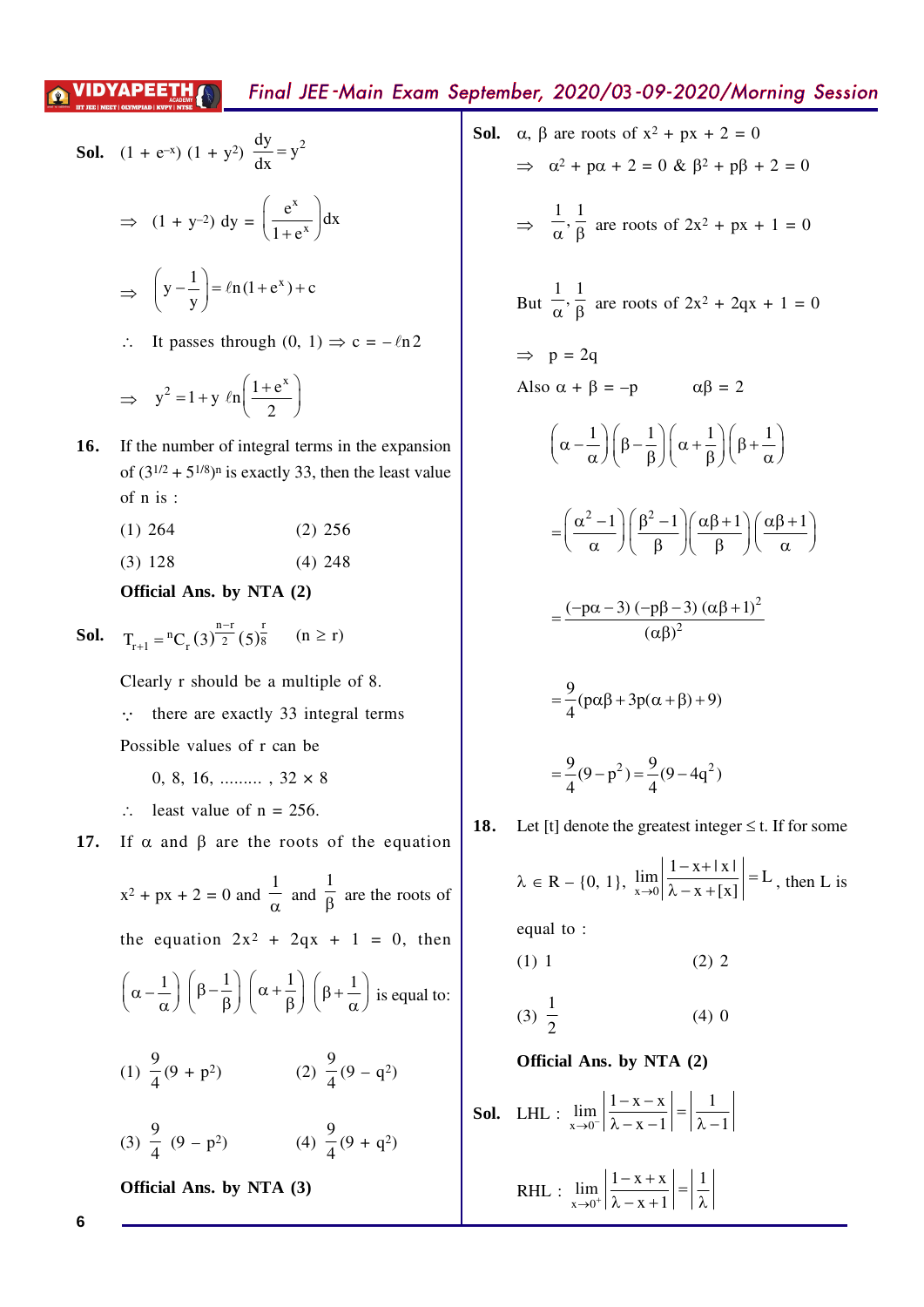For existence of limit  
\nLHL = RHL  
\n
$$
\Rightarrow \frac{1}{|\lambda - 1|} = \frac{1}{|\lambda|} \Rightarrow \lambda = \frac{1}{2}
$$
  
\n $\therefore L = \frac{1}{|\lambda|} = 2$   
\n19.  $2\pi - (\sin^{-1}\frac{4}{5} + \sin^{-1}\frac{5}{13} + \sin^{-1}\frac{16}{65})$  is equal to:  
\n(1)  $\frac{7\pi}{4}$  (2)  $\frac{5\pi}{4}$   
\n(3)  $\frac{3\pi}{2}$  (4)  $\frac{\pi}{2}$   
\nOfficial Ans. by NTA (3)  
\nSol.  $2\pi - (\sin^{-1}(\frac{4}{5}) + \sin^{-1}(\frac{5}{13}) + \sin^{-1}(\frac{16}{65}))$   
\n $= 2\pi - (\tan^{-1}(\frac{4}{3}) + \tan^{-1}(\frac{5}{12}) + \tan^{-1}(\frac{16}{63}))$   
\n $= 2\pi - \frac{\pi}{2} = \frac{3\pi}{2}$   
\n20. The proposition  $p \rightarrow \sim (p \land \sim q)$  is equivalent to:

(1)  $({\sim}p) \vee q$  $(2)$  q  $(3)$  (~p)  $\wedge$  q (4)  $(\sim p)$   $\vee$   $(\sim q)$ Official Ans. by NTA (1)

**Sol.**  $p \rightarrow \sim (p \land \sim q)$ 

$$
= \sim p \vee \sim (p \wedge \sim q)
$$

$$
= \sim p \vee \sim p \vee q
$$

 $=\sim (p \wedge q) \vee q$ 

 $=$   $\sim$  p  $\vee$  q

**21.** Let A =  $\begin{bmatrix} x & 1 \\ 1 & 0 \end{bmatrix}$ ,  $x \in R$  and  $A^4 = [a_{ij}]$ . If  $a_{11} = 109$ , then  $a_{22}$  is equal to \_\_\_\_\_\_\_\_\_. Official Ans. by NTA (10) **Sol.**  $A = \begin{bmatrix} x & 1 \\ 1 & 0 \end{bmatrix}$  $A^2 = \begin{bmatrix} x & 1 \\ 1 & 0 \end{bmatrix} \begin{bmatrix} x & 1 \\ 1 & 0 \end{bmatrix} = \begin{bmatrix} x^2 + 1 & x \\ x & 1 \end{bmatrix}$  $A^4 = \begin{bmatrix} x^2 + 1 & x \\ x & 1 \end{bmatrix} \begin{bmatrix} x^2 + 1 & x \\ x & 1 \end{bmatrix}$  $= \begin{bmatrix} (x^2 + 1)^2 + x^2 & x(x^2 + 1) + x \\ x(x^2 + 1) + x & x^2 + 1 \end{bmatrix}$  $a_{11} = (x^2 + 1)^2 + x^2 = 109$  $\Rightarrow$  x =  $\pm 3$  $a_{22} = x^2 + 1 = 10$ If  $\lim_{x\to 0} \left\{ \frac{1}{x^8} \left( 1 - \cos \frac{x^2}{2} - \cos \frac{x^2}{4} + \cos \frac{x^2}{2} \cos \frac{x^2}{4} \right) \right\} = 2^{-k},$  $22.$ then the value of  $k$  is  $\frac{1}{k}$ . Official Ans. by NTA (8) **Sol.**  $\lim_{x\to 0} \left\{ \frac{1}{x^8} \left( 1 - \cos \frac{x^2}{2} - \cos \frac{x^2}{4} + \cos \frac{x^2}{2} \cos \frac{x^2}{4} \right) \right\} = 2^{-k}$  $\lambda$  $\sim$   $\sim$   $\sim$  $\sim$ 

$$
\Rightarrow \lim_{x \to 0} \frac{\left(1 - \cos \frac{x^2}{2}\right)\left(1 - \cos \frac{x^2}{4}\right)}{4\left(\frac{x^2}{2}\right)^2} = \frac{1}{8} \times \frac{1}{32} = 2^{-k}
$$

 $\Rightarrow$  2<sup>-8</sup> = 2<sup>-k</sup>  $\Rightarrow$  k = 8.